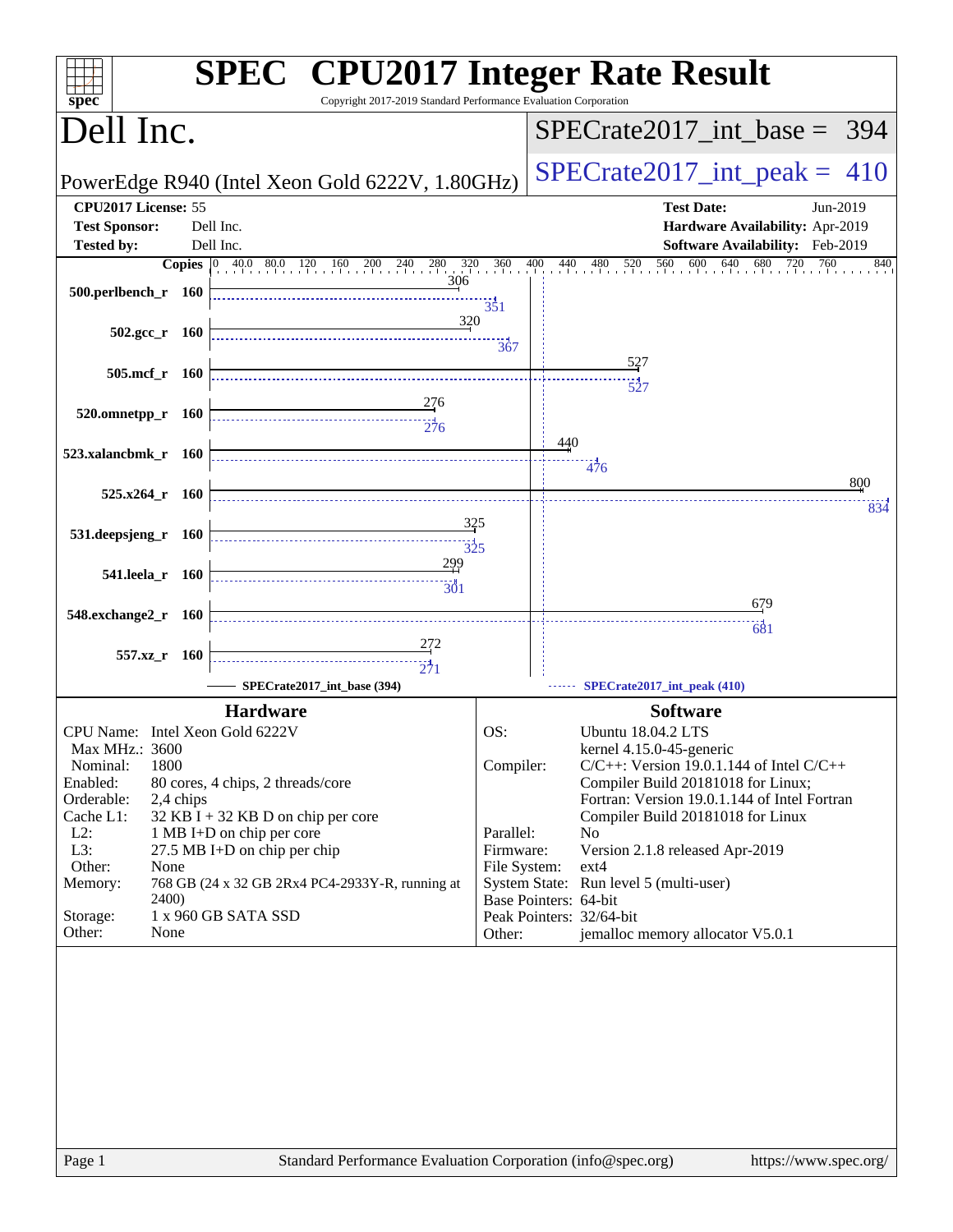| <b>SPEC CPU2017 Integer Rate Result</b>                         |  |
|-----------------------------------------------------------------|--|
| Copyright 2017-2019 Standard Performance Evaluation Corporation |  |
|                                                                 |  |

# Dell Inc.

**[spec](http://www.spec.org/)**

### [SPECrate2017\\_int\\_base =](http://www.spec.org/auto/cpu2017/Docs/result-fields.html#SPECrate2017intbase) 394

PowerEdge R940 (Intel Xeon Gold 6222V, 1.80GHz)  $\left|$  [SPECrate2017\\_int\\_peak =](http://www.spec.org/auto/cpu2017/Docs/result-fields.html#SPECrate2017intpeak) 410

**[CPU2017 License:](http://www.spec.org/auto/cpu2017/Docs/result-fields.html#CPU2017License)** 55 **[Test Date:](http://www.spec.org/auto/cpu2017/Docs/result-fields.html#TestDate)** Jun-2019 **[Test Sponsor:](http://www.spec.org/auto/cpu2017/Docs/result-fields.html#TestSponsor)** Dell Inc. **[Hardware Availability:](http://www.spec.org/auto/cpu2017/Docs/result-fields.html#HardwareAvailability)** Apr-2019 **[Tested by:](http://www.spec.org/auto/cpu2017/Docs/result-fields.html#Testedby)** Dell Inc. **[Software Availability:](http://www.spec.org/auto/cpu2017/Docs/result-fields.html#SoftwareAvailability)** Feb-2019

### **[Results Table](http://www.spec.org/auto/cpu2017/Docs/result-fields.html#ResultsTable)**

|                             | <b>Base</b>   |                |       |                |       | <b>Peak</b>    |       |               |                |              |                |              |                |              |
|-----------------------------|---------------|----------------|-------|----------------|-------|----------------|-------|---------------|----------------|--------------|----------------|--------------|----------------|--------------|
| <b>Benchmark</b>            | <b>Copies</b> | <b>Seconds</b> | Ratio | <b>Seconds</b> | Ratio | <b>Seconds</b> | Ratio | <b>Copies</b> | <b>Seconds</b> | <b>Ratio</b> | <b>Seconds</b> | <b>Ratio</b> | <b>Seconds</b> | <b>Ratio</b> |
| 500.perlbench_r             | 160           | 833            | 306   | 832            | 306   |                |       | 160           | 726            | 351          | 725            | 352          |                |              |
| $502.\text{gcc\_r}$         | 160           | 709            | 320   | 708            | 320   |                |       | 160           | 617            | 367          | 617            | <u>367</u>   |                |              |
| $505$ .mcf r                | 160           | 491            | 527   | 490            | 527   |                |       | 160           | 490            | 528          | <u>490</u>     | 527          |                |              |
| 520.omnetpp_r               | 160           | 760            | 276   | 762            | 276   |                |       | 160           | 760            | 276          | 759            | 277          |                |              |
| 523.xalancbmk r             | 160           | 384            | 440   | 381            | 443   |                |       | 160           | 355            | 476          | 355            | 476          |                |              |
| 525.x264 r                  | 160           | 350            | 800   | 349            | 803   |                |       | 160           | 336            | 834          | <u>336</u>     | 834          |                |              |
| 531.deepsjeng_r             | 160           | 563            | 326   | 564            | 325   |                |       | 160           | 563            | 325          | 564            | 325          |                |              |
| 541.leela r                 | 160           | 886            | 299   | 865            | 306   |                |       | 160           | 874            | 303          | 881            | <u>301</u>   |                |              |
| 548.exchange2_r             | 160           | 616            | 680   | 617            | 679   |                |       | 160           | 616            | 681          | 616            | 681          |                |              |
| $557.xz$ _r                 | 160           | 636            | 272   | 636            | 272   |                |       | 160           | 637            | 271          | 638            | 271          |                |              |
| $SPECrate2017$ int base =   |               |                | 394   |                |       |                |       |               |                |              |                |              |                |              |
| $SPECrate2017\_int\_peak =$ |               |                | 410   |                |       |                |       |               |                |              |                |              |                |              |

Results appear in the [order in which they were run](http://www.spec.org/auto/cpu2017/Docs/result-fields.html#RunOrder). Bold underlined text [indicates a median measurement](http://www.spec.org/auto/cpu2017/Docs/result-fields.html#Median).

### **[Submit Notes](http://www.spec.org/auto/cpu2017/Docs/result-fields.html#SubmitNotes)**

 The numactl mechanism was used to bind copies to processors. The config file option 'submit' was used to generate numactl commands to bind each copy to a specific processor. For details, please see the config file.

### **[Operating System Notes](http://www.spec.org/auto/cpu2017/Docs/result-fields.html#OperatingSystemNotes)**

Stack size set to unlimited using "ulimit -s unlimited"

### **[General Notes](http://www.spec.org/auto/cpu2017/Docs/result-fields.html#GeneralNotes)**

Environment variables set by runcpu before the start of the run: LD\_LIBRARY\_PATH = "/home/cpu2017/lib/ia32:/home/cpu2017/lib/intel64:/home/cpu2017/je5.0.1-32:/home/cpu2017/je5.0.1-64" Binaries compiled on a system with 1x Intel Core i9-7900X CPU + 32GB RAM memory using Redhat Enterprise Linux 7.5 NA: The test sponsor attests, as of date of publication, that CVE-2017-5754 (Meltdown) is mitigated in the system as tested and documented. Yes: The test sponsor attests, as of date of publication, that CVE-2017-5753 (Spectre variant 1) is mitigated in the system as tested and documented. Yes: The test sponsor attests, as of date of publication, that CVE-2017-5715 (Spectre variant 2) is mitigated in the system as tested and documented. Transparent Huge Pages enabled by default Prior to runcpu invocation Filesystem page cache synced and cleared with: sync; echo 3> /proc/sys/vm/drop\_caches runcpu command invoked through numactl i.e.:

**(Continued on next page)**

| Page 2<br>Standard Performance Evaluation Corporation (info@spec.org)<br>https://www.spec.org/ |
|------------------------------------------------------------------------------------------------|
|------------------------------------------------------------------------------------------------|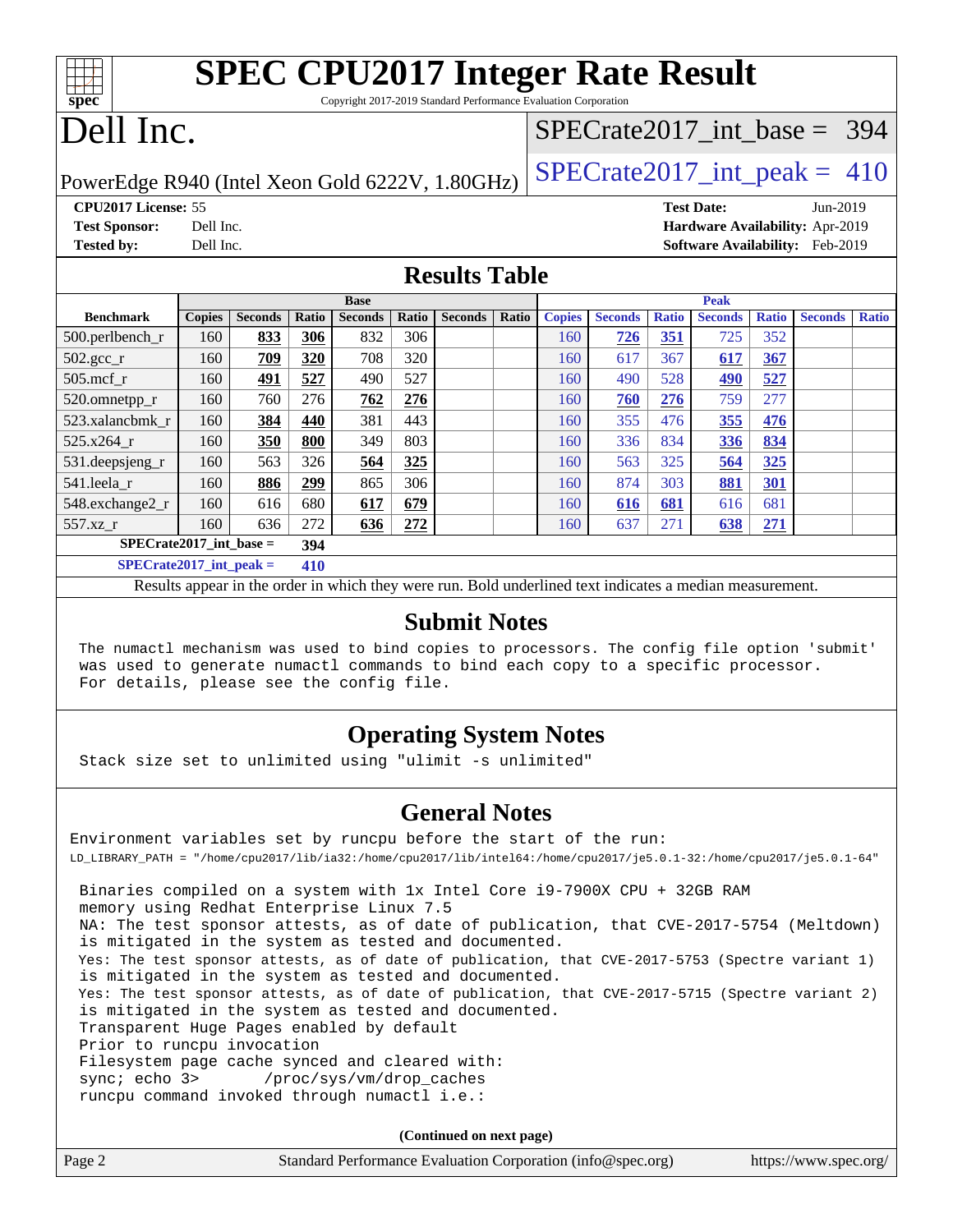

Page 3 Standard Performance Evaluation Corporation [\(info@spec.org\)](mailto:info@spec.org) <https://www.spec.org/>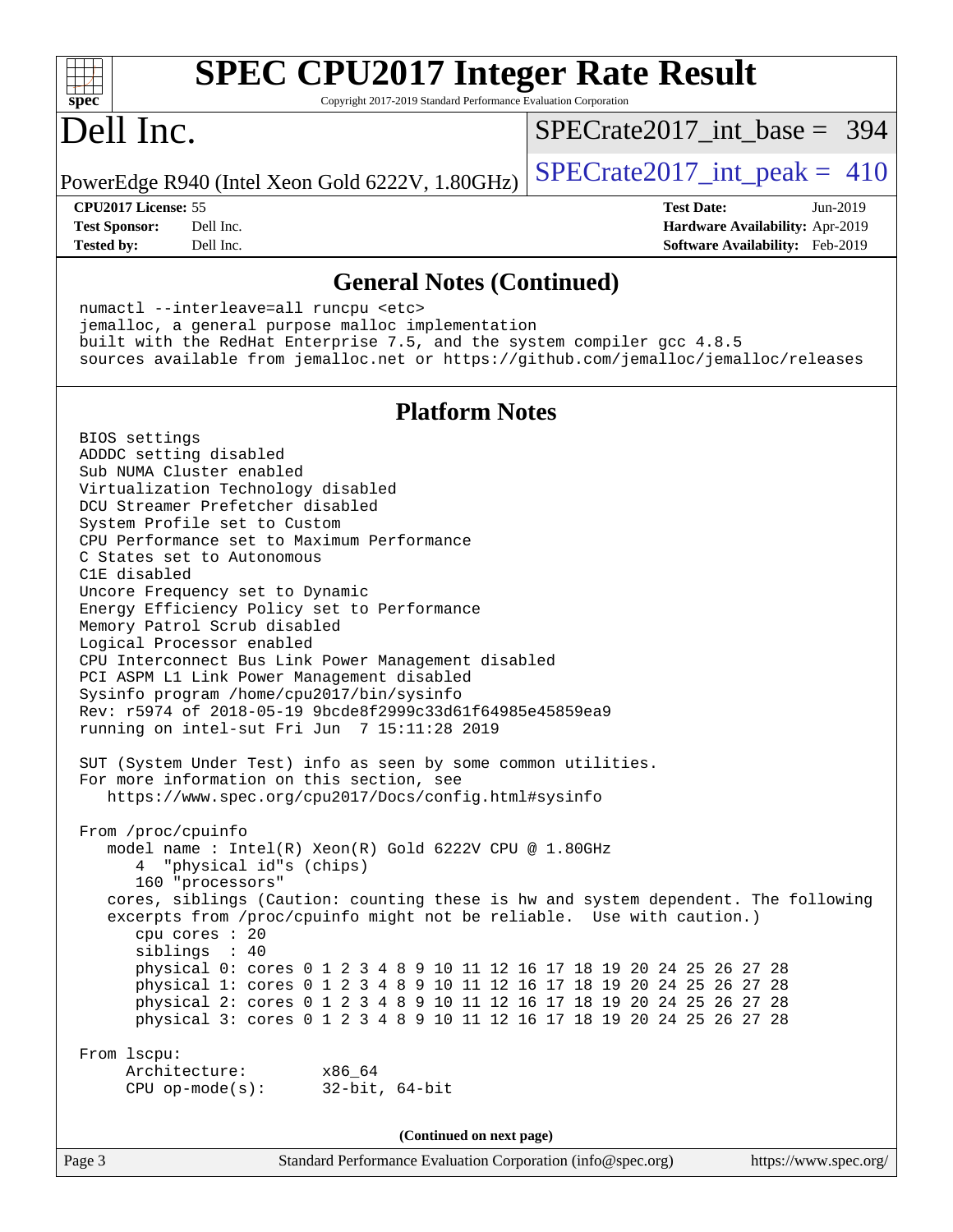| S<br>æ<br>I)<br>C |  |  |  |  |
|-------------------|--|--|--|--|

# **[SPEC CPU2017 Integer Rate Result](http://www.spec.org/auto/cpu2017/Docs/result-fields.html#SPECCPU2017IntegerRateResult)**

Copyright 2017-2019 Standard Performance Evaluation Corporation

# Dell Inc.

[SPECrate2017\\_int\\_base =](http://www.spec.org/auto/cpu2017/Docs/result-fields.html#SPECrate2017intbase) 394

PowerEdge R940 (Intel Xeon Gold 6222V, 1.80GHz)  $\left|$  [SPECrate2017\\_int\\_peak =](http://www.spec.org/auto/cpu2017/Docs/result-fields.html#SPECrate2017intpeak) 410

**[CPU2017 License:](http://www.spec.org/auto/cpu2017/Docs/result-fields.html#CPU2017License)** 55 **[Test Date:](http://www.spec.org/auto/cpu2017/Docs/result-fields.html#TestDate)** Jun-2019 **[Test Sponsor:](http://www.spec.org/auto/cpu2017/Docs/result-fields.html#TestSponsor)** Dell Inc. **[Hardware Availability:](http://www.spec.org/auto/cpu2017/Docs/result-fields.html#HardwareAvailability)** Apr-2019 **[Tested by:](http://www.spec.org/auto/cpu2017/Docs/result-fields.html#Testedby)** Dell Inc. **[Software Availability:](http://www.spec.org/auto/cpu2017/Docs/result-fields.html#SoftwareAvailability)** Feb-2019

### **[Platform Notes \(Continued\)](http://www.spec.org/auto/cpu2017/Docs/result-fields.html#PlatformNotes)**

| Byte Order:<br>CPU(s):       | Little Endian<br>160                                                                                                                                                     |
|------------------------------|--------------------------------------------------------------------------------------------------------------------------------------------------------------------------|
| On-line CPU(s) list: $0-159$ |                                                                                                                                                                          |
| Thread(s) per core:          | $\overline{2}$                                                                                                                                                           |
| Core(s) per socket:          | 20                                                                                                                                                                       |
| Socket(s):                   | 4                                                                                                                                                                        |
| NUMA $node(s)$ :             | 8                                                                                                                                                                        |
| Vendor ID:                   | GenuineIntel                                                                                                                                                             |
| CPU family:                  | 6                                                                                                                                                                        |
| Model:                       | 85                                                                                                                                                                       |
| Model name:                  | $Intel(R) Xeon(R) Gold 6222V CPU @ 1.80GHz$                                                                                                                              |
| Stepping:                    | 7                                                                                                                                                                        |
| CPU MHz:                     | 2805.725                                                                                                                                                                 |
| BogoMIPS:                    | 3600.00                                                                                                                                                                  |
| Virtualization:              | $VT - x$                                                                                                                                                                 |
| L1d cache:                   | 32K                                                                                                                                                                      |
| Lli cache:                   | 32K                                                                                                                                                                      |
| L2 cache:                    | 1024K                                                                                                                                                                    |
| L3 cache:                    | 28160K                                                                                                                                                                   |
| NUMA node0 CPU(s):           |                                                                                                                                                                          |
|                              | 0, 8, 16, 24, 32, 40, 48, 56, 64, 72, 80, 88, 96, 104, 112, 120, 128, 136, 144, 152                                                                                      |
| NUMA $node1$ $CPU(s):$       |                                                                                                                                                                          |
|                              | 1, 9, 17, 25, 33, 41, 49, 57, 65, 73, 81, 89, 97, 105, 113, 121, 129, 137, 145, 153                                                                                      |
| NUMA node2 CPU(s):           |                                                                                                                                                                          |
|                              | 2, 10, 18, 26, 34, 42, 50, 58, 66, 74, 82, 90, 98, 106, 114, 122, 130, 138, 146, 154                                                                                     |
| NUMA $node3$ $CPU(s)$ :      |                                                                                                                                                                          |
|                              | 3, 11, 19, 27, 35, 43, 51, 59, 67, 75, 83, 91, 99, 107, 115, 123, 131, 139, 147, 155                                                                                     |
| NUMA $node4$ $CPU(s)$ :      |                                                                                                                                                                          |
|                              | 4, 12, 20, 28, 36, 44, 52, 60, 68, 76, 84, 92, 100, 108, 116, 124, 132, 140, 148, 156                                                                                    |
| NUMA node5 $CPU(s):$         |                                                                                                                                                                          |
|                              | 5, 13, 21, 29, 37, 45, 53, 61, 69, 77, 85, 93, 101, 109, 117, 125, 133, 141, 149, 157                                                                                    |
| NUMA node6 CPU(s):           |                                                                                                                                                                          |
|                              | 6, 14, 22, 30, 38, 46, 54, 62, 70, 78, 86, 94, 102, 110, 118, 126, 134, 142, 150, 158                                                                                    |
| NUMA node7 CPU(s):           |                                                                                                                                                                          |
|                              | 7, 15, 23, 31, 39, 47, 55, 63, 71, 79, 87, 95, 103, 111, 119, 127, 135, 143, 151, 159                                                                                    |
| Flags:                       | fpu vme de pse tsc msr pae mce cx8 apic sep mtrr pge mca cmov                                                                                                            |
|                              | pat pse36 clflush dts acpi mmx fxsr sse sse2 ss ht tm pbe syscall nx pdpe1gb rdtscp                                                                                      |
|                              | lm constant_tsc art arch_perfmon pebs bts rep_good nopl xtopology nonstop_tsc cpuid                                                                                      |
|                              | aperfmperf pni pclmulqdq dtes64 monitor ds_cpl vmx smx est tm2 ssse3 sdbg fma cx16<br>xtpr pdcm pcid dca sse4_1 sse4_2 x2apic movbe popcnt aes xsave avx f16c rdrand     |
|                              | lahf_lm abm 3dnowprefetch cpuid_fault epb cat_13 cdp_13 invpcid_single ssbd mba ibrs                                                                                     |
|                              |                                                                                                                                                                          |
|                              | ibpb stibp ibrs_enhanced tpr_shadow vnmi flexpriority ept vpid fsgsbase tsc_adjust<br>bmil hle avx2 smep bmi2 erms invpcid rtm cqm mpx rdt_a avx512f avx512dq rdseed adx |
|                              | smap clflushopt clwb intel_pt avx512cd avx512bw avx512vl xsaveopt xsavec xgetbvl                                                                                         |
|                              | xsaves cqm_llc cqm_occup_llc cqm_mbm_total cqm_mbm_local dtherm ida arat pln pts pku                                                                                     |
|                              | ospke avx512_vnni flush_l1d arch_capabilities                                                                                                                            |
|                              |                                                                                                                                                                          |
|                              |                                                                                                                                                                          |

**(Continued on next page)**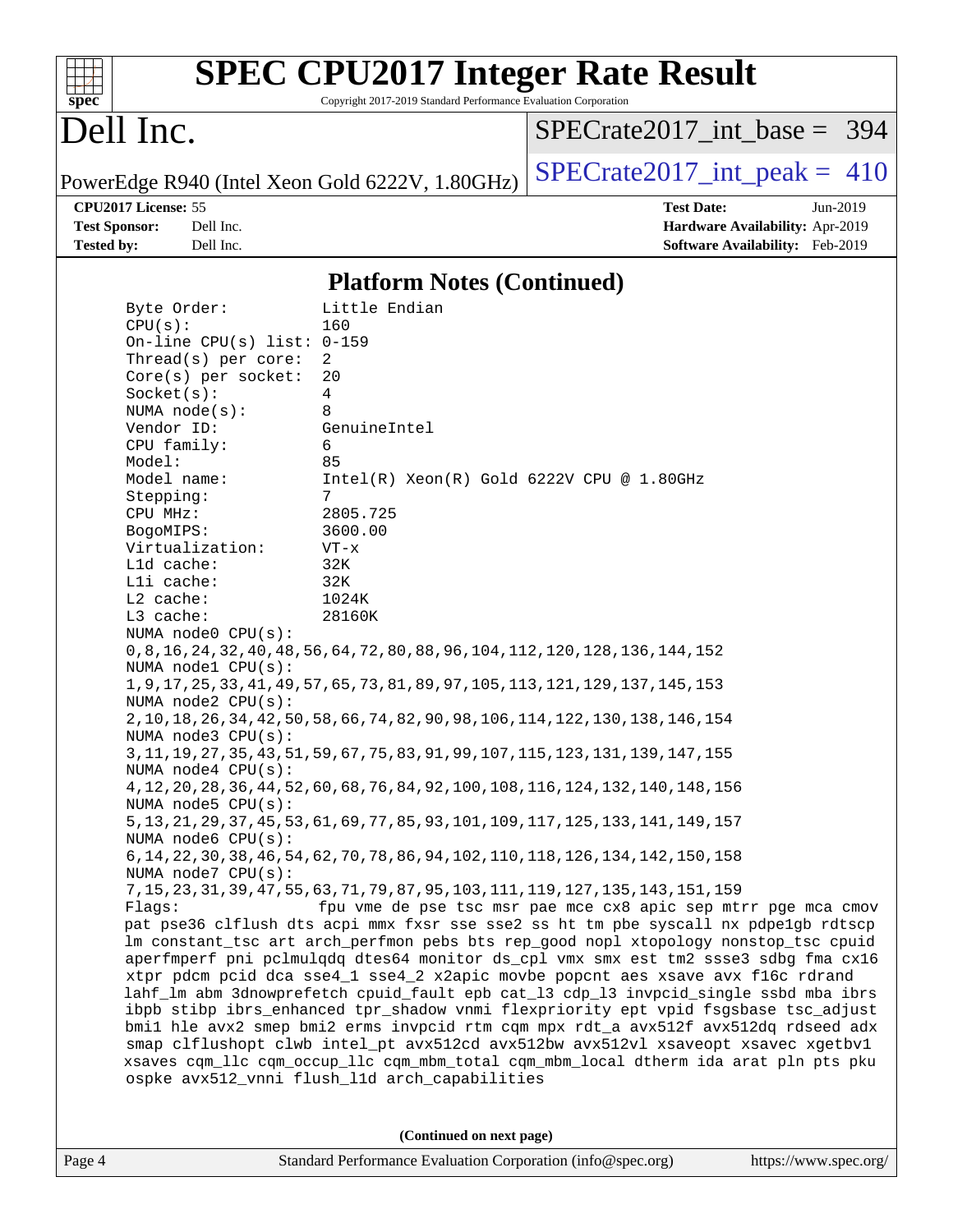| <b>SPEC CPU2017 Integer Rate Result</b><br>Copyright 2017-2019 Standard Performance Evaluation Corporation<br>spec <sup>®</sup>                                                                                                                                                                                                                                                                                                                                                                                                       |                                                                                                     |
|---------------------------------------------------------------------------------------------------------------------------------------------------------------------------------------------------------------------------------------------------------------------------------------------------------------------------------------------------------------------------------------------------------------------------------------------------------------------------------------------------------------------------------------|-----------------------------------------------------------------------------------------------------|
| Dell Inc.                                                                                                                                                                                                                                                                                                                                                                                                                                                                                                                             | $SPECrate2017$ int base = 394                                                                       |
| PowerEdge R940 (Intel Xeon Gold 6222V, 1.80GHz)                                                                                                                                                                                                                                                                                                                                                                                                                                                                                       | $SPECrate2017\_int\_peak = 410$                                                                     |
| CPU2017 License: 55<br><b>Test Sponsor:</b><br>Dell Inc.<br>Dell Inc.<br><b>Tested by:</b>                                                                                                                                                                                                                                                                                                                                                                                                                                            | <b>Test Date:</b><br>Jun-2019<br>Hardware Availability: Apr-2019<br>Software Availability: Feb-2019 |
| <b>Platform Notes (Continued)</b>                                                                                                                                                                                                                                                                                                                                                                                                                                                                                                     |                                                                                                     |
| /proc/cpuinfo cache data<br>cache size : 28160 KB<br>From numactl --hardware WARNING: a numactl 'node' might or might not correspond to a<br>physical chip.                                                                                                                                                                                                                                                                                                                                                                           |                                                                                                     |
| available: 8 nodes (0-7)<br>node 0 cpus: 0 8 16 24 32 40 48 56 64 72 80 88 96 104 112 120 128 136 144 152<br>node 0 size: 95146 MB<br>node 0 free: 94896 MB<br>node 1 cpus: 1 9 17 25 33 41 49 57 65 73 81 89 97 105 113 121 129 137 145 153                                                                                                                                                                                                                                                                                          |                                                                                                     |
| node 1 size: 96764 MB<br>node 1 free: 96529 MB<br>node 2 cpus: 2 10 18 26 34 42 50 58 66 74 82 90 98 106 114 122 130 138 146 154<br>node 2 size: 96764 MB<br>node 2 free: 96576 MB                                                                                                                                                                                                                                                                                                                                                    |                                                                                                     |
| node 3 cpus: 3 11 19 27 35 43 51 59 67 75 83 91 99 107 115 123 131 139 147 155<br>node 3 size: 96764 MB<br>node 3 free: 94692 MB<br>node 4 cpus: 4 12 20 28 36 44 52 60 68 76 84 92 100 108 116 124 132 140 148 156<br>node 4 size: 96764 MB                                                                                                                                                                                                                                                                                          |                                                                                                     |
| node 4 free: 96526 MB<br>node 5 cpus: 5 13 21 29 37 45 53 61 69 77 85 93 101 109 117 125 133 141 149 157<br>node 5 size: 96764 MB<br>node 5 free: 96532 MB<br>node 6 cpus: 6 14 22 30 38 46 54 62 70 78 86 94 102 110 118 126 134 142 150 158                                                                                                                                                                                                                                                                                         |                                                                                                     |
| node 6 size: 96764 MB<br>node 6 free: 94686 MB<br>node 7 cpus: 7 15 23 31 39 47 55 63 71 79 87 95 103 111 119 127 135 143 151 159<br>node 7 size: 96762 MB<br>node 7 free: 96569 MB                                                                                                                                                                                                                                                                                                                                                   |                                                                                                     |
| node distances:<br>$\mathbf 0$<br>$\mathbf{1}$<br>node<br>5<br>6<br>7<br>2<br>3<br>4<br>21<br>0 :<br>10<br>21<br>21<br>21<br>11<br>21<br>21<br>21<br>1:<br>21<br>10<br>21<br>21<br>21<br>11<br>21<br>2:<br>21<br>21<br>21<br>21<br>11<br>21<br>21<br>10<br>3:<br>21<br>21<br>21<br>21<br>21<br>10<br>21<br>11<br>11<br>21<br>4:<br>21<br>21<br>10<br>21<br>21<br>21<br>5:<br>21<br>21<br>11<br>21<br>21<br>10<br>21<br>21<br>6:<br>21<br>21<br>11<br>21<br>21<br>21<br>10<br>21<br>7:<br>21<br>21<br>21<br>11<br>21<br>21<br>21<br>10 |                                                                                                     |
| From /proc/meminfo<br>MemTotal:<br>791034472 kB<br>HugePages_Total:<br>0<br>Hugepagesize:<br>2048 kB<br>/usr/bin/lsb_release -d                                                                                                                                                                                                                                                                                                                                                                                                       |                                                                                                     |
| (Continued on next page)                                                                                                                                                                                                                                                                                                                                                                                                                                                                                                              |                                                                                                     |
| Page 5<br>Standard Performance Evaluation Corporation (info@spec.org)                                                                                                                                                                                                                                                                                                                                                                                                                                                                 | https://www.spec.org/                                                                               |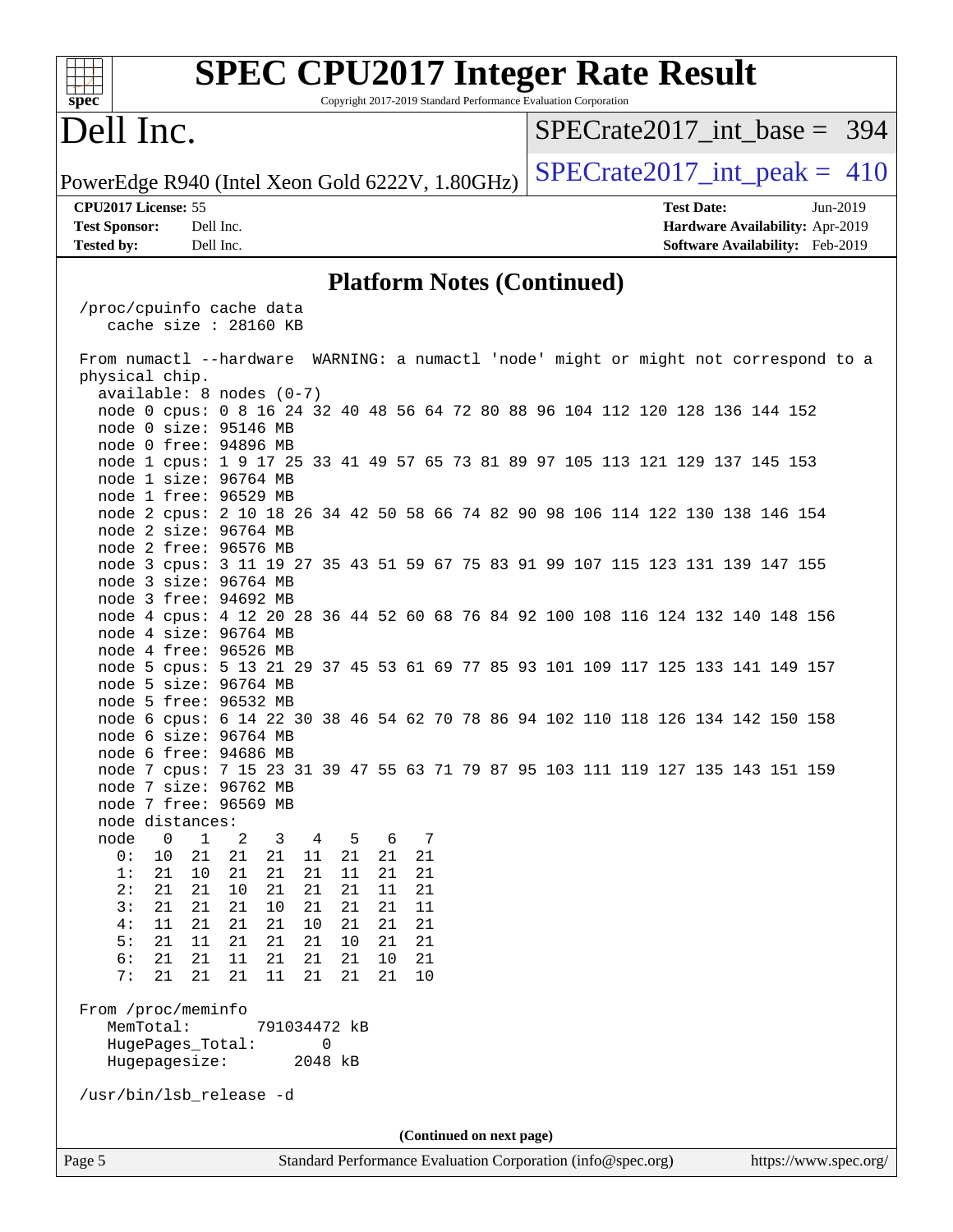| <b>SPEC CPU2017 Integer Rate Result</b><br>spec <sup>®</sup><br>Copyright 2017-2019 Standard Performance Evaluation Corporation                                                                                                                                                                                                                                                                                                                                          |                                 |
|--------------------------------------------------------------------------------------------------------------------------------------------------------------------------------------------------------------------------------------------------------------------------------------------------------------------------------------------------------------------------------------------------------------------------------------------------------------------------|---------------------------------|
| Dell Inc.                                                                                                                                                                                                                                                                                                                                                                                                                                                                | $SPECrate2017$ int base = 394   |
| PowerEdge R940 (Intel Xeon Gold 6222V, 1.80GHz)                                                                                                                                                                                                                                                                                                                                                                                                                          | $SPECrate2017\_int\_peak = 410$ |
| CPU2017 License: 55                                                                                                                                                                                                                                                                                                                                                                                                                                                      | <b>Test Date:</b><br>Jun-2019   |
| <b>Test Sponsor:</b><br>Dell Inc.                                                                                                                                                                                                                                                                                                                                                                                                                                        | Hardware Availability: Apr-2019 |
| <b>Tested by:</b><br>Dell Inc.                                                                                                                                                                                                                                                                                                                                                                                                                                           | Software Availability: Feb-2019 |
| <b>Platform Notes (Continued)</b>                                                                                                                                                                                                                                                                                                                                                                                                                                        |                                 |
| Ubuntu 18.04.2 LTS                                                                                                                                                                                                                                                                                                                                                                                                                                                       |                                 |
| From /etc/*release* /etc/*version*<br>debian_version: buster/sid<br>os-release:<br>NAME="Ubuntu"<br>VERSION="18.04.2 LTS (Bionic Beaver)"<br>ID=ubuntu<br>ID_LIKE=debian<br>PRETTY_NAME="Ubuntu 18.04.2 LTS"<br>VERSION_ID="18.04"<br>HOME_URL="https://www.ubuntu.com/"<br>SUPPORT_URL="https://help.ubuntu.com/"                                                                                                                                                       |                                 |
| uname $-a$ :<br>Linux intel-sut 4.15.0-45-generic #48-Ubuntu SMP Tue Jan 29 16:28:13 UTC 2019 x86_64<br>x86_64 x86_64 GNU/Linux<br>Kernel self-reported vulnerability status:<br>CVE-2017-5754 (Meltdown):<br>Not affected<br>CVE-2017-5753 (Spectre variant 1): Mitigation: __user pointer sanitization<br>CVE-2017-5715 (Spectre variant 2): Mitigation: Enhanced IBRS, IBPB                                                                                           |                                 |
| run-level 5 Jun 7 14:43                                                                                                                                                                                                                                                                                                                                                                                                                                                  |                                 |
| SPEC is set to: /home/cpu2017<br>Filesystem<br>Type<br>Size Used Avail Use% Mounted on<br>/dev/sda2<br>ext4 439G<br>20G 397G<br>$5\%$ /                                                                                                                                                                                                                                                                                                                                  |                                 |
| Additional information from dmidecode follows. WARNING: Use caution when you interpret<br>this section. The 'dmidecode' program reads system data which is "intended to allow<br>hardware to be accurately determined", but the intent may not be met, as there are<br>frequent changes to hardware, firmware, and the "DMTF SMBIOS" standard.<br>BIOS Dell Inc. 2.1.8 04/30/2019<br>Memory:<br>12x 002C069D002C 36ASF4G72PZ-2G9E2 32 GB 2 rank 2933, configured at 2400 |                                 |
| 12x 00AD063200AD HMA84GR7CJR4N-WM 32 GB 2 rank 2933, configured at 2400<br>24x Not Specified Not Specified                                                                                                                                                                                                                                                                                                                                                               |                                 |
| (End of data from sysinfo program)                                                                                                                                                                                                                                                                                                                                                                                                                                       |                                 |
| <b>Compiler Version Notes</b>                                                                                                                                                                                                                                                                                                                                                                                                                                            |                                 |
| CC<br>$502. \text{gcc\_r}(\text{peak})$                                                                                                                                                                                                                                                                                                                                                                                                                                  | ----------------------          |
|                                                                                                                                                                                                                                                                                                                                                                                                                                                                          |                                 |
| (Continued on next page)<br>Page 6<br>Standard Performance Evaluation Corporation (info@spec.org)                                                                                                                                                                                                                                                                                                                                                                        | https://www.spec.org/           |
|                                                                                                                                                                                                                                                                                                                                                                                                                                                                          |                                 |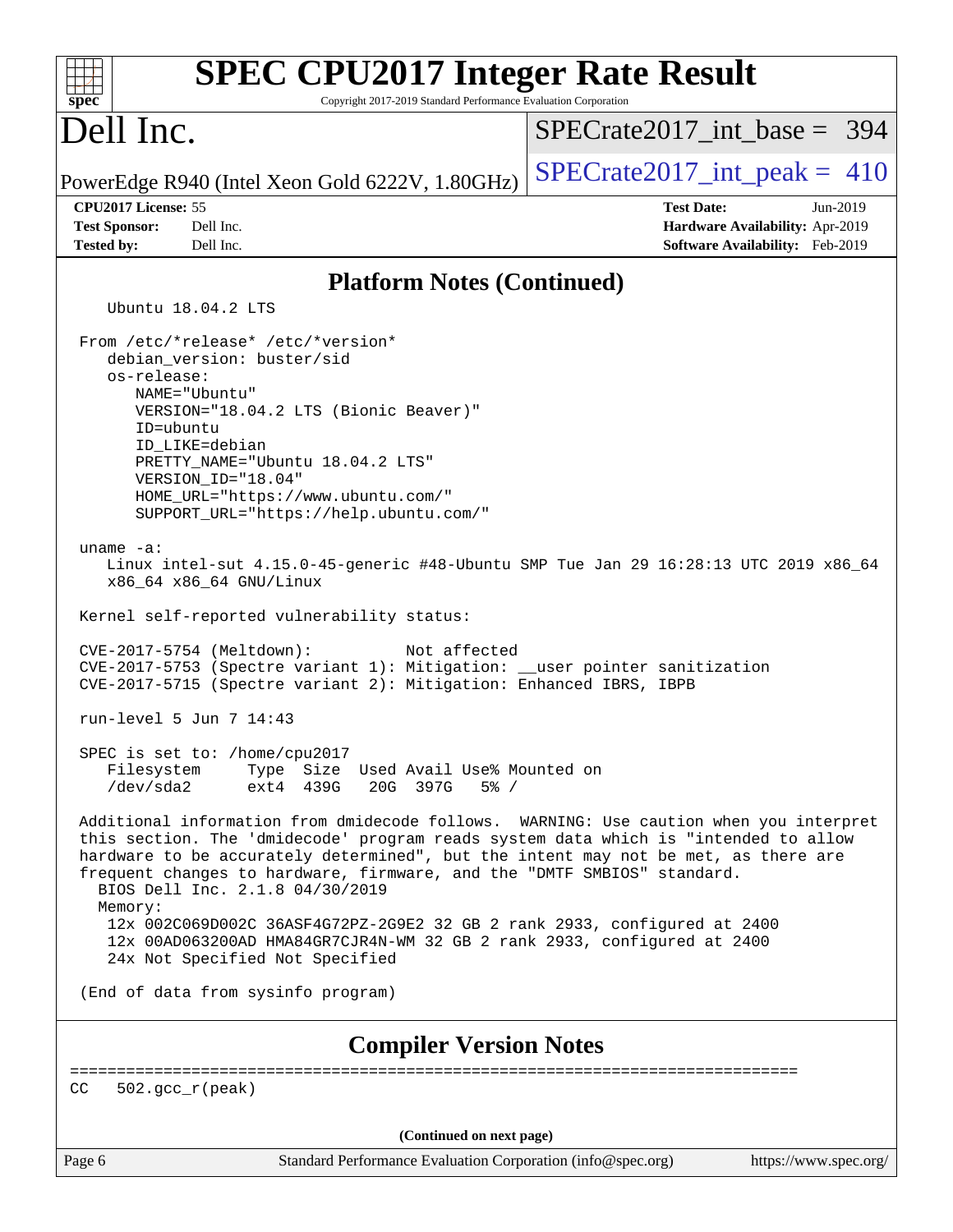| <b>SPEC CPU2017 Integer Rate Result</b><br>Copyright 2017-2019 Standard Performance Evaluation Corporation<br>$spec^*$                                                                                                         |                                 |  |  |  |  |
|--------------------------------------------------------------------------------------------------------------------------------------------------------------------------------------------------------------------------------|---------------------------------|--|--|--|--|
| Dell Inc.                                                                                                                                                                                                                      | $SPECrate2017$ int base = 394   |  |  |  |  |
| PowerEdge R940 (Intel Xeon Gold 6222V, 1.80GHz)                                                                                                                                                                                | $SPECrate2017\_int\_peak = 410$ |  |  |  |  |
| CPU2017 License: 55<br><b>Test Date:</b><br><b>Test Sponsor:</b><br>Dell Inc.<br>Hardware Availability: Apr-2019<br>Software Availability: Feb-2019<br><b>Tested by:</b><br>Dell Inc.                                          |                                 |  |  |  |  |
| <b>Compiler Version Notes (Continued)</b>                                                                                                                                                                                      |                                 |  |  |  |  |
| Intel(R) C Intel(R) 64 Compiler for applications running on IA-32, Version<br>19.0.1.144 Build 20181018<br>Copyright (C) 1985-2018 Intel Corporation. All rights reserved.                                                     |                                 |  |  |  |  |
| $500. perlbench_r(base) 502. gcc_r(base) 505. mcf_r(base, peak)$<br>CC.<br>525.x264_r(base, peak) 557.xz_r(base, peak)                                                                                                         |                                 |  |  |  |  |
| Intel(R) C Intel(R) 64 Compiler for applications running on Intel(R) 64,<br>Version 19.0.1.144 Build 20181018<br>Copyright (C) 1985-2018 Intel Corporation. All rights reserved.                                               |                                 |  |  |  |  |
| 500.perlbench_r(peak)<br>CC.                                                                                                                                                                                                   |                                 |  |  |  |  |
| Intel(R) C Intel(R) 64 Compiler for applications running on Intel(R) 64,<br>Version 19.0.1.144 Build 20181018<br>Copyright (C) 1985-2018 Intel Corporation. All rights reserved.                                               |                                 |  |  |  |  |
| CXXC $523.$ xalancbmk $r(\text{peak})$                                                                                                                                                                                         |                                 |  |  |  |  |
| $Intel(R)$ C++ Intel(R) 64 Compiler for applications running on IA-32, Version<br>19.0.1.144 Build 20181018<br>Copyright (C) 1985-2018 Intel Corporation. All rights reserved.                                                 |                                 |  |  |  |  |
| CXXC 520.omnetpp_r(base, peak) 523.xalancbmk_r(base) 531.deepsjeng_r(base,<br>peak) 541.leela_r(base, peak)                                                                                                                    |                                 |  |  |  |  |
| Intel(R) $C++$ Intel(R) 64 Compiler for applications running on Intel(R) 64,<br>Version 19.0.1.144 Build 20181018<br>Copyright (C) 1985-2018 Intel Corporation. All rights reserved.<br>______________________________________ |                                 |  |  |  |  |
| FC 548.exchange2_r(base, peak)                                                                                                                                                                                                 |                                 |  |  |  |  |
| $Intel(R)$ Fortran Intel(R) 64 Compiler for applications running on Intel(R)<br>64, Version 19.0.1.144 Build 20181018<br>Copyright (C) 1985-2018 Intel Corporation. All rights reserved.                                       |                                 |  |  |  |  |
|                                                                                                                                                                                                                                |                                 |  |  |  |  |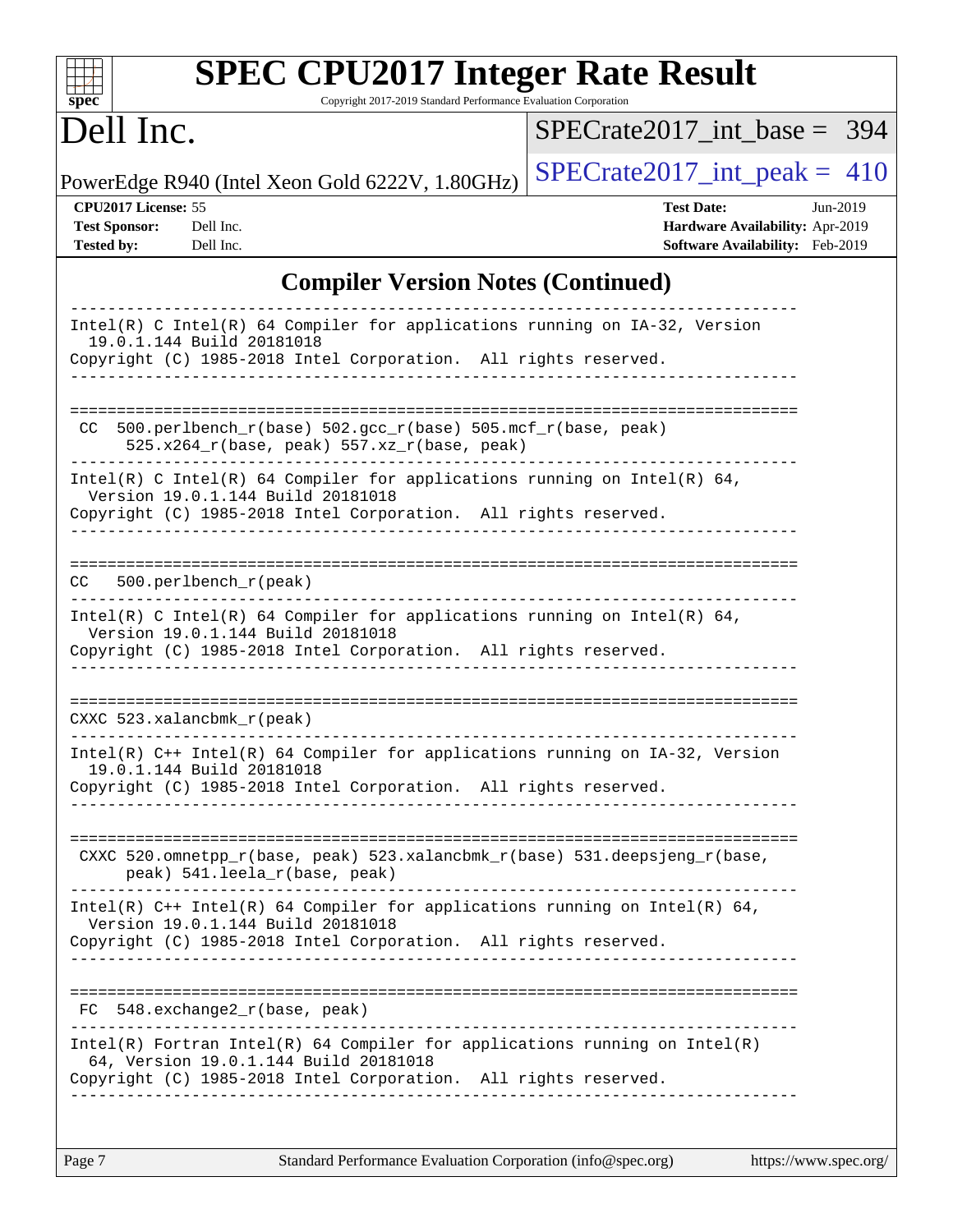

# **[SPEC CPU2017 Integer Rate Result](http://www.spec.org/auto/cpu2017/Docs/result-fields.html#SPECCPU2017IntegerRateResult)**

Copyright 2017-2019 Standard Performance Evaluation Corporation

# Dell Inc.

[SPECrate2017\\_int\\_base =](http://www.spec.org/auto/cpu2017/Docs/result-fields.html#SPECrate2017intbase) 394

PowerEdge R940 (Intel Xeon Gold 6222V, 1.80GHz)  $\vert$  [SPECrate2017\\_int\\_peak =](http://www.spec.org/auto/cpu2017/Docs/result-fields.html#SPECrate2017intpeak) 410

**[CPU2017 License:](http://www.spec.org/auto/cpu2017/Docs/result-fields.html#CPU2017License)** 55 **[Test Date:](http://www.spec.org/auto/cpu2017/Docs/result-fields.html#TestDate)** Jun-2019 **[Test Sponsor:](http://www.spec.org/auto/cpu2017/Docs/result-fields.html#TestSponsor)** Dell Inc. **[Hardware Availability:](http://www.spec.org/auto/cpu2017/Docs/result-fields.html#HardwareAvailability)** Apr-2019 **[Tested by:](http://www.spec.org/auto/cpu2017/Docs/result-fields.html#Testedby)** Dell Inc. **[Software Availability:](http://www.spec.org/auto/cpu2017/Docs/result-fields.html#SoftwareAvailability)** Feb-2019

## **[Base Compiler Invocation](http://www.spec.org/auto/cpu2017/Docs/result-fields.html#BaseCompilerInvocation)**

[C benchmarks](http://www.spec.org/auto/cpu2017/Docs/result-fields.html#Cbenchmarks): [icc -m64 -std=c11](http://www.spec.org/cpu2017/results/res2019q3/cpu2017-20190708-15928.flags.html#user_CCbase_intel_icc_64bit_c11_33ee0cdaae7deeeab2a9725423ba97205ce30f63b9926c2519791662299b76a0318f32ddfffdc46587804de3178b4f9328c46fa7c2b0cd779d7a61945c91cd35)

[C++ benchmarks](http://www.spec.org/auto/cpu2017/Docs/result-fields.html#CXXbenchmarks): [icpc -m64](http://www.spec.org/cpu2017/results/res2019q3/cpu2017-20190708-15928.flags.html#user_CXXbase_intel_icpc_64bit_4ecb2543ae3f1412ef961e0650ca070fec7b7afdcd6ed48761b84423119d1bf6bdf5cad15b44d48e7256388bc77273b966e5eb805aefd121eb22e9299b2ec9d9)

[Fortran benchmarks:](http://www.spec.org/auto/cpu2017/Docs/result-fields.html#Fortranbenchmarks) [ifort -m64](http://www.spec.org/cpu2017/results/res2019q3/cpu2017-20190708-15928.flags.html#user_FCbase_intel_ifort_64bit_24f2bb282fbaeffd6157abe4f878425411749daecae9a33200eee2bee2fe76f3b89351d69a8130dd5949958ce389cf37ff59a95e7a40d588e8d3a57e0c3fd751)

### **[Base Portability Flags](http://www.spec.org/auto/cpu2017/Docs/result-fields.html#BasePortabilityFlags)**

 500.perlbench\_r: [-DSPEC\\_LP64](http://www.spec.org/cpu2017/results/res2019q3/cpu2017-20190708-15928.flags.html#b500.perlbench_r_basePORTABILITY_DSPEC_LP64) [-DSPEC\\_LINUX\\_X64](http://www.spec.org/cpu2017/results/res2019q3/cpu2017-20190708-15928.flags.html#b500.perlbench_r_baseCPORTABILITY_DSPEC_LINUX_X64) 502.gcc\_r: [-DSPEC\\_LP64](http://www.spec.org/cpu2017/results/res2019q3/cpu2017-20190708-15928.flags.html#suite_basePORTABILITY502_gcc_r_DSPEC_LP64) 505.mcf\_r: [-DSPEC\\_LP64](http://www.spec.org/cpu2017/results/res2019q3/cpu2017-20190708-15928.flags.html#suite_basePORTABILITY505_mcf_r_DSPEC_LP64) 520.omnetpp\_r: [-DSPEC\\_LP64](http://www.spec.org/cpu2017/results/res2019q3/cpu2017-20190708-15928.flags.html#suite_basePORTABILITY520_omnetpp_r_DSPEC_LP64) 523.xalancbmk\_r: [-DSPEC\\_LP64](http://www.spec.org/cpu2017/results/res2019q3/cpu2017-20190708-15928.flags.html#suite_basePORTABILITY523_xalancbmk_r_DSPEC_LP64) [-DSPEC\\_LINUX](http://www.spec.org/cpu2017/results/res2019q3/cpu2017-20190708-15928.flags.html#b523.xalancbmk_r_baseCXXPORTABILITY_DSPEC_LINUX) 525.x264\_r: [-DSPEC\\_LP64](http://www.spec.org/cpu2017/results/res2019q3/cpu2017-20190708-15928.flags.html#suite_basePORTABILITY525_x264_r_DSPEC_LP64) 531.deepsjeng\_r: [-DSPEC\\_LP64](http://www.spec.org/cpu2017/results/res2019q3/cpu2017-20190708-15928.flags.html#suite_basePORTABILITY531_deepsjeng_r_DSPEC_LP64) 541.leela\_r: [-DSPEC\\_LP64](http://www.spec.org/cpu2017/results/res2019q3/cpu2017-20190708-15928.flags.html#suite_basePORTABILITY541_leela_r_DSPEC_LP64) 548.exchange2\_r: [-DSPEC\\_LP64](http://www.spec.org/cpu2017/results/res2019q3/cpu2017-20190708-15928.flags.html#suite_basePORTABILITY548_exchange2_r_DSPEC_LP64) 557.xz\_r: [-DSPEC\\_LP64](http://www.spec.org/cpu2017/results/res2019q3/cpu2017-20190708-15928.flags.html#suite_basePORTABILITY557_xz_r_DSPEC_LP64)

## **[Base Optimization Flags](http://www.spec.org/auto/cpu2017/Docs/result-fields.html#BaseOptimizationFlags)**

### [C benchmarks](http://www.spec.org/auto/cpu2017/Docs/result-fields.html#Cbenchmarks):

[-Wl,-z,muldefs](http://www.spec.org/cpu2017/results/res2019q3/cpu2017-20190708-15928.flags.html#user_CCbase_link_force_multiple1_b4cbdb97b34bdee9ceefcfe54f4c8ea74255f0b02a4b23e853cdb0e18eb4525ac79b5a88067c842dd0ee6996c24547a27a4b99331201badda8798ef8a743f577) [-xCORE-AVX512](http://www.spec.org/cpu2017/results/res2019q3/cpu2017-20190708-15928.flags.html#user_CCbase_f-xCORE-AVX512) [-ipo](http://www.spec.org/cpu2017/results/res2019q3/cpu2017-20190708-15928.flags.html#user_CCbase_f-ipo) [-O3](http://www.spec.org/cpu2017/results/res2019q3/cpu2017-20190708-15928.flags.html#user_CCbase_f-O3) [-no-prec-div](http://www.spec.org/cpu2017/results/res2019q3/cpu2017-20190708-15928.flags.html#user_CCbase_f-no-prec-div) [-qopt-mem-layout-trans=4](http://www.spec.org/cpu2017/results/res2019q3/cpu2017-20190708-15928.flags.html#user_CCbase_f-qopt-mem-layout-trans_fa39e755916c150a61361b7846f310bcdf6f04e385ef281cadf3647acec3f0ae266d1a1d22d972a7087a248fd4e6ca390a3634700869573d231a252c784941a8) [-L/usr/local/IntelCompiler19/compilers\\_and\\_libraries\\_2019.1.144/linux/compiler/lib/intel64](http://www.spec.org/cpu2017/results/res2019q3/cpu2017-20190708-15928.flags.html#user_CCbase_qkmalloc_link_f25da0aa8cf9bced0533715046f0c2fbfb1a7191e3e496916672e09b4c388a884c4c7e4862cb529343da2264b43416df65c99fd1ddbf5dd13ae6d3130cf47881) [-lqkmalloc](http://www.spec.org/cpu2017/results/res2019q3/cpu2017-20190708-15928.flags.html#user_CCbase_qkmalloc_link_lib_79a818439969f771c6bc311cfd333c00fc099dad35c030f5aab9dda831713d2015205805422f83de8875488a2991c0a156aaa600e1f9138f8fc37004abc96dc5)

### [C++ benchmarks](http://www.spec.org/auto/cpu2017/Docs/result-fields.html#CXXbenchmarks):

[-Wl,-z,muldefs](http://www.spec.org/cpu2017/results/res2019q3/cpu2017-20190708-15928.flags.html#user_CXXbase_link_force_multiple1_b4cbdb97b34bdee9ceefcfe54f4c8ea74255f0b02a4b23e853cdb0e18eb4525ac79b5a88067c842dd0ee6996c24547a27a4b99331201badda8798ef8a743f577) [-xCORE-AVX512](http://www.spec.org/cpu2017/results/res2019q3/cpu2017-20190708-15928.flags.html#user_CXXbase_f-xCORE-AVX512) [-ipo](http://www.spec.org/cpu2017/results/res2019q3/cpu2017-20190708-15928.flags.html#user_CXXbase_f-ipo) [-O3](http://www.spec.org/cpu2017/results/res2019q3/cpu2017-20190708-15928.flags.html#user_CXXbase_f-O3) [-no-prec-div](http://www.spec.org/cpu2017/results/res2019q3/cpu2017-20190708-15928.flags.html#user_CXXbase_f-no-prec-div)

[-qopt-mem-layout-trans=4](http://www.spec.org/cpu2017/results/res2019q3/cpu2017-20190708-15928.flags.html#user_CXXbase_f-qopt-mem-layout-trans_fa39e755916c150a61361b7846f310bcdf6f04e385ef281cadf3647acec3f0ae266d1a1d22d972a7087a248fd4e6ca390a3634700869573d231a252c784941a8)

[-L/usr/local/IntelCompiler19/compilers\\_and\\_libraries\\_2019.1.144/linux/compiler/lib/intel64](http://www.spec.org/cpu2017/results/res2019q3/cpu2017-20190708-15928.flags.html#user_CXXbase_qkmalloc_link_f25da0aa8cf9bced0533715046f0c2fbfb1a7191e3e496916672e09b4c388a884c4c7e4862cb529343da2264b43416df65c99fd1ddbf5dd13ae6d3130cf47881) [-lqkmalloc](http://www.spec.org/cpu2017/results/res2019q3/cpu2017-20190708-15928.flags.html#user_CXXbase_qkmalloc_link_lib_79a818439969f771c6bc311cfd333c00fc099dad35c030f5aab9dda831713d2015205805422f83de8875488a2991c0a156aaa600e1f9138f8fc37004abc96dc5)

### [Fortran benchmarks](http://www.spec.org/auto/cpu2017/Docs/result-fields.html#Fortranbenchmarks):

[-Wl,-z,muldefs](http://www.spec.org/cpu2017/results/res2019q3/cpu2017-20190708-15928.flags.html#user_FCbase_link_force_multiple1_b4cbdb97b34bdee9ceefcfe54f4c8ea74255f0b02a4b23e853cdb0e18eb4525ac79b5a88067c842dd0ee6996c24547a27a4b99331201badda8798ef8a743f577) [-xCORE-AVX512](http://www.spec.org/cpu2017/results/res2019q3/cpu2017-20190708-15928.flags.html#user_FCbase_f-xCORE-AVX512) [-ipo](http://www.spec.org/cpu2017/results/res2019q3/cpu2017-20190708-15928.flags.html#user_FCbase_f-ipo) [-O3](http://www.spec.org/cpu2017/results/res2019q3/cpu2017-20190708-15928.flags.html#user_FCbase_f-O3) [-no-prec-div](http://www.spec.org/cpu2017/results/res2019q3/cpu2017-20190708-15928.flags.html#user_FCbase_f-no-prec-div) [-qopt-mem-layout-trans=4](http://www.spec.org/cpu2017/results/res2019q3/cpu2017-20190708-15928.flags.html#user_FCbase_f-qopt-mem-layout-trans_fa39e755916c150a61361b7846f310bcdf6f04e385ef281cadf3647acec3f0ae266d1a1d22d972a7087a248fd4e6ca390a3634700869573d231a252c784941a8) [-nostandard-realloc-lhs](http://www.spec.org/cpu2017/results/res2019q3/cpu2017-20190708-15928.flags.html#user_FCbase_f_2003_std_realloc_82b4557e90729c0f113870c07e44d33d6f5a304b4f63d4c15d2d0f1fab99f5daaed73bdb9275d9ae411527f28b936061aa8b9c8f2d63842963b95c9dd6426b8a) [-align array32byte](http://www.spec.org/cpu2017/results/res2019q3/cpu2017-20190708-15928.flags.html#user_FCbase_align_array32byte_b982fe038af199962ba9a80c053b8342c548c85b40b8e86eb3cc33dee0d7986a4af373ac2d51c3f7cf710a18d62fdce2948f201cd044323541f22fc0fffc51b6) [-L/usr/local/IntelCompiler19/compilers\\_and\\_libraries\\_2019.1.144/linux/compiler/lib/intel64](http://www.spec.org/cpu2017/results/res2019q3/cpu2017-20190708-15928.flags.html#user_FCbase_qkmalloc_link_f25da0aa8cf9bced0533715046f0c2fbfb1a7191e3e496916672e09b4c388a884c4c7e4862cb529343da2264b43416df65c99fd1ddbf5dd13ae6d3130cf47881) [-lqkmalloc](http://www.spec.org/cpu2017/results/res2019q3/cpu2017-20190708-15928.flags.html#user_FCbase_qkmalloc_link_lib_79a818439969f771c6bc311cfd333c00fc099dad35c030f5aab9dda831713d2015205805422f83de8875488a2991c0a156aaa600e1f9138f8fc37004abc96dc5)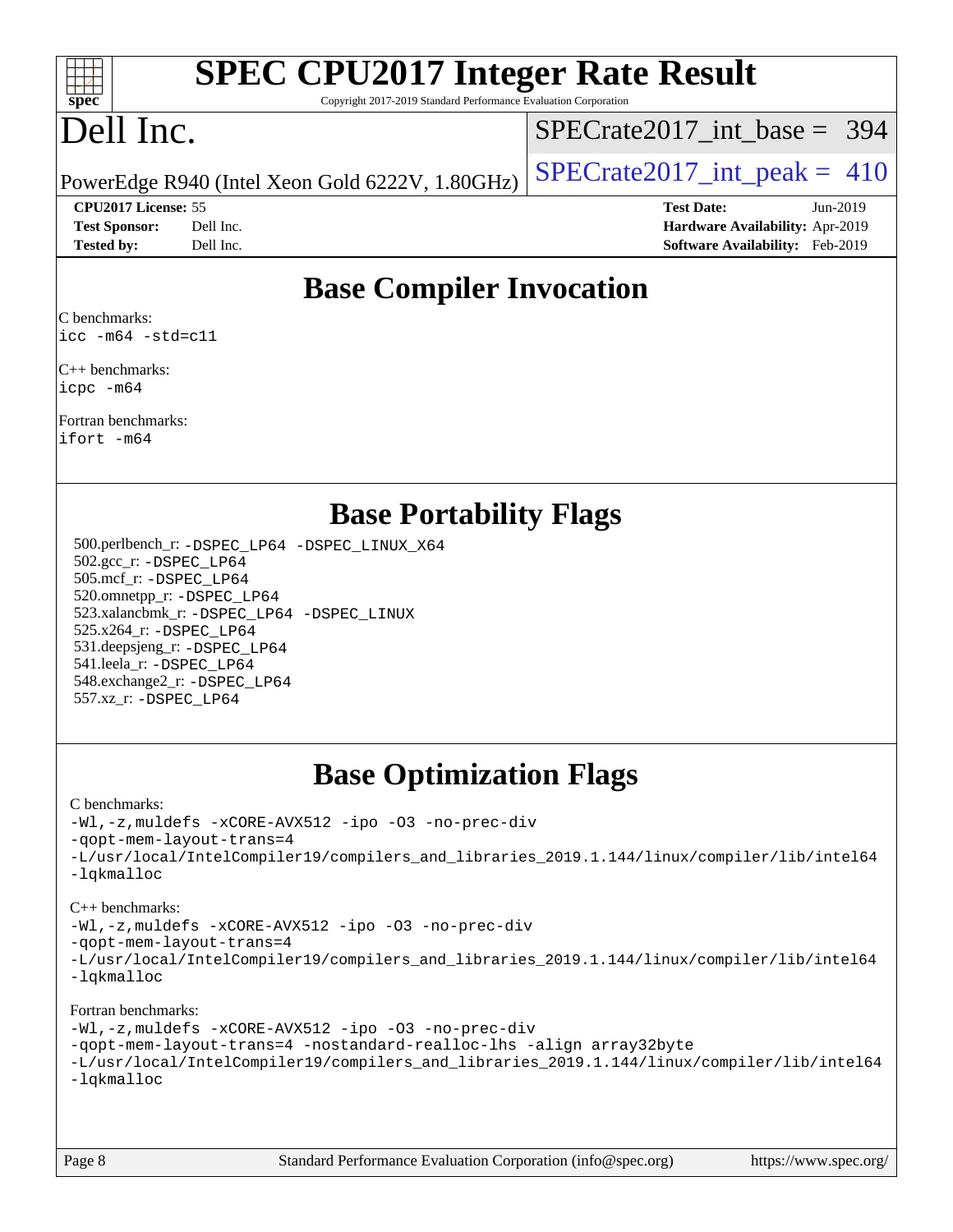| <b>SPEC CPU2017 Integer Rate Result</b><br>spec<br>Copyright 2017-2019 Standard Performance Evaluation Corporation                                                                                                                                                                                                                                                                  |                                                                                                     |
|-------------------------------------------------------------------------------------------------------------------------------------------------------------------------------------------------------------------------------------------------------------------------------------------------------------------------------------------------------------------------------------|-----------------------------------------------------------------------------------------------------|
| Dell Inc.                                                                                                                                                                                                                                                                                                                                                                           | $SPECrate2017$ int base = 394                                                                       |
| PowerEdge R940 (Intel Xeon Gold 6222V, 1.80GHz)                                                                                                                                                                                                                                                                                                                                     | $SPECrate2017\_int\_peak = 410$                                                                     |
| CPU2017 License: 55<br><b>Test Sponsor:</b><br>Dell Inc.<br><b>Tested by:</b><br>Dell Inc.                                                                                                                                                                                                                                                                                          | <b>Test Date:</b><br>Jun-2019<br>Hardware Availability: Apr-2019<br>Software Availability: Feb-2019 |
| <b>Peak Compiler Invocation</b>                                                                                                                                                                                                                                                                                                                                                     |                                                                                                     |
| C benchmarks (except as noted below):<br>$\text{icc -m64 -std=cl1}$                                                                                                                                                                                                                                                                                                                 |                                                                                                     |
| 502.gcc_r: icc -m32 -std=c11 -L/usr/local/IntelCompiler19/compilers_and_libraries_2019.1.144/linux/compiler/lib/ia32_lin                                                                                                                                                                                                                                                            |                                                                                                     |
| $ C++\>$ benchmarks (except as noted below):<br>icpc -m64                                                                                                                                                                                                                                                                                                                           |                                                                                                     |
| 523.xalancbmk_r: icpc -m32 -L/usr/local/IntelCompiler19/compilers_and_libraries_2019.1.144/linux/compiler/lib/ia32_lin                                                                                                                                                                                                                                                              |                                                                                                     |
| Fortran benchmarks:<br>ifort -m64                                                                                                                                                                                                                                                                                                                                                   |                                                                                                     |
| <b>Peak Portability Flags</b><br>500.perlbench_r: -DSPEC_LP64 -DSPEC_LINUX_X64<br>502.gcc_r: -D_FILE_OFFSET_BITS=64<br>505.mcf_r: -DSPEC_LP64<br>520.omnetpp_r: -DSPEC_LP64<br>523.xalancbmk_r: -D_FILE_OFFSET_BITS=64 -DSPEC_LINUX<br>525.x264_r: -DSPEC_LP64<br>531.deepsjeng_r: -DSPEC LP64<br>541.leela_r: -DSPEC_LP64<br>548.exchange2_r: -DSPEC_LP64<br>557.xz_r: -DSPEC LP64 |                                                                                                     |
| <b>Peak Optimization Flags</b><br>C benchmarks:                                                                                                                                                                                                                                                                                                                                     |                                                                                                     |
| $500.\text{perlbench_r: } -W1, -z, \text{muldefs } -\text{prof-gen(pass 1)} -\text{prof-use(pass 2)} -\text{ipo}$<br>-xCORE-AVX512 -03 -no-prec-div -qopt-mem-layout-trans=4<br>-fno-strict-overflow<br>-L/usr/local/IntelCompiler19/compilers_and_libraries_2019.1.144/linux/compiler/lib/intel64<br>-lqkmalloc                                                                    |                                                                                                     |
| $502.\text{sec\_r: } -W1$ , $-z$ , muldefs $-prof-gen(pass1)$ $-prof-use(pass2)$ $-ipo$<br>-xCORE-AVX512 -03 -no-prec-div -qopt-mem-layout-trans=4<br>-L/usr/local/je5.0.1-32/lib -ljemalloc                                                                                                                                                                                        |                                                                                                     |
| 505.mcf_r:-Wl,-z,muldefs -xCORE-AVX512 -ipo -03 -no-prec-div<br>-gopt-mem-layout-trans=4                                                                                                                                                                                                                                                                                            |                                                                                                     |
| (Continued on next page)                                                                                                                                                                                                                                                                                                                                                            |                                                                                                     |

| Page 9 | Standard Performance Evaluation Corporation (info@spec.org) | https://www.spec.org/ |
|--------|-------------------------------------------------------------|-----------------------|
|        |                                                             |                       |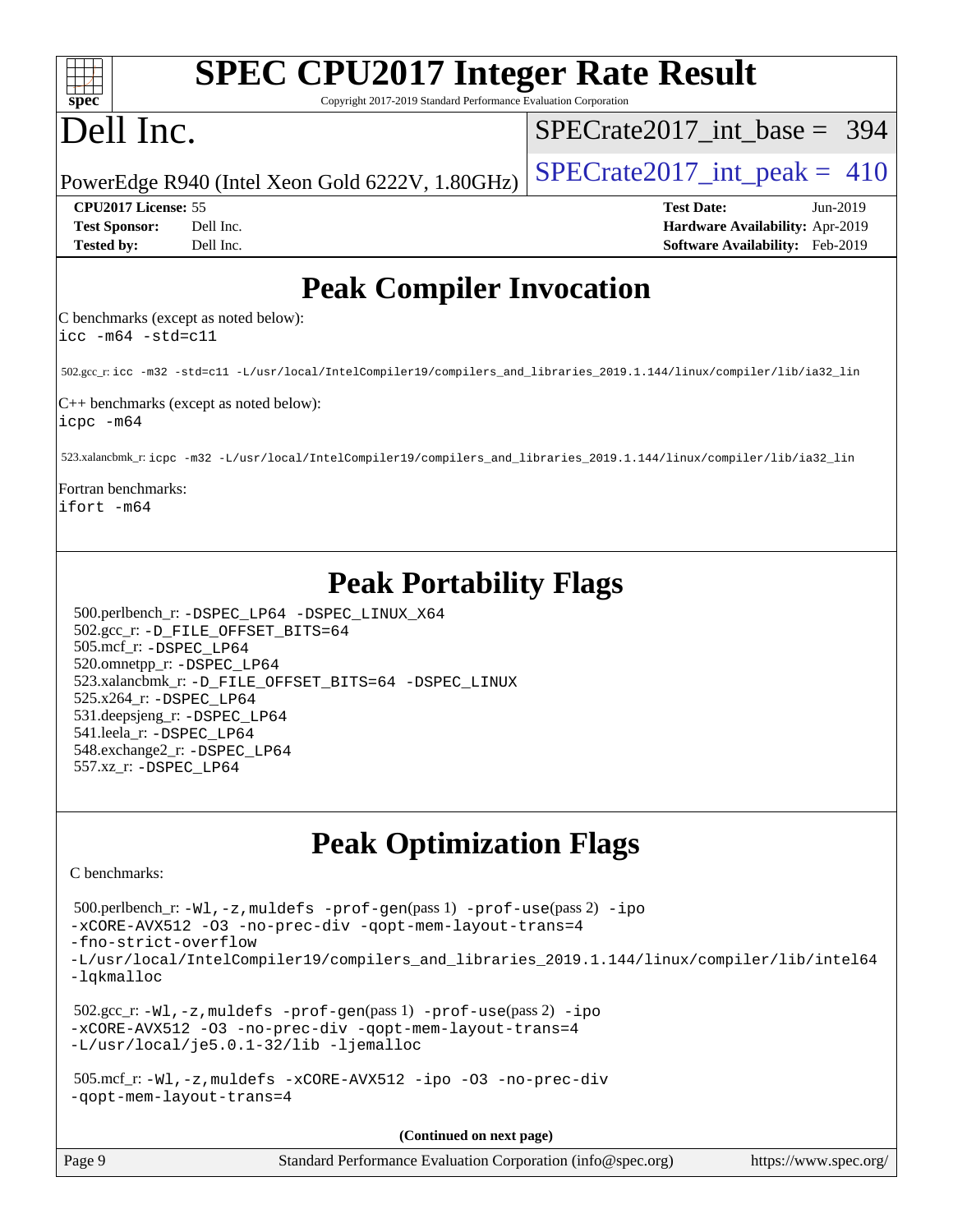| <b>SPEC CPU2017 Integer Rate Result</b><br>spec<br>Copyright 2017-2019 Standard Performance Evaluation Corporation                                                                                                   |                                                                                                     |  |  |  |  |
|----------------------------------------------------------------------------------------------------------------------------------------------------------------------------------------------------------------------|-----------------------------------------------------------------------------------------------------|--|--|--|--|
| Dell Inc.                                                                                                                                                                                                            | $SPECrate2017$ int base = 394                                                                       |  |  |  |  |
| PowerEdge R940 (Intel Xeon Gold 6222V, 1.80GHz)                                                                                                                                                                      | $SPECTate2017\_int\_peak = 410$                                                                     |  |  |  |  |
| CPU2017 License: 55<br><b>Test Sponsor:</b><br>Dell Inc.<br>Dell Inc.<br><b>Tested by:</b>                                                                                                                           | <b>Test Date:</b><br>Jun-2019<br>Hardware Availability: Apr-2019<br>Software Availability: Feb-2019 |  |  |  |  |
| <b>Peak Optimization Flags (Continued)</b>                                                                                                                                                                           |                                                                                                     |  |  |  |  |
| $505 \text{.mcf}_r$ (continued):<br>-L/usr/local/IntelCompiler19/compilers_and_libraries_2019.1.144/linux/compiler/lib/intel64<br>-lqkmalloc                                                                         |                                                                                                     |  |  |  |  |
| $525.x264$ -r:-Wl,-z, muldefs -xCORE-AVX512 -ipo -03 -no-prec-div<br>-gopt-mem-layout-trans=4 -fno-alias<br>-L/usr/local/IntelCompiler19/compilers_and_libraries_2019.1.144/linux/compiler/lib/intel64<br>-lqkmalloc |                                                                                                     |  |  |  |  |
| $557.xz$ _r: Same as $505.mcf$ r                                                                                                                                                                                     |                                                                                                     |  |  |  |  |
| $C++$ benchmarks:                                                                                                                                                                                                    |                                                                                                     |  |  |  |  |
| 520.omnetpp_r: -Wl, -z, muldefs -xCORE-AVX512 -ipo -03 -no-prec-div<br>-gopt-mem-layout-trans=4<br>-L/usr/local/IntelCompiler19/compilers_and_libraries_2019.1.144/linux/compiler/lib/intel64<br>-lqkmalloc          |                                                                                                     |  |  |  |  |
| $523.xalancbmk_r: -W1, -z, multdefs -prof-gen(pass 1) -prof-use(pass 2) -ipo$                                                                                                                                        |                                                                                                     |  |  |  |  |

```
-xCORE-AVX512 -O3 -no-prec-div -qopt-mem-layout-trans=4
-L/usr/local/je5.0.1-32/lib -ljemalloc
```
531.deepsjeng\_r: Same as 520.omnetpp\_r

541.leela\_r: Same as 520.omnetpp\_r

[Fortran benchmarks:](http://www.spec.org/auto/cpu2017/Docs/result-fields.html#Fortranbenchmarks) [-Wl,-z,muldefs](http://www.spec.org/cpu2017/results/res2019q3/cpu2017-20190708-15928.flags.html#user_FCpeak_link_force_multiple1_b4cbdb97b34bdee9ceefcfe54f4c8ea74255f0b02a4b23e853cdb0e18eb4525ac79b5a88067c842dd0ee6996c24547a27a4b99331201badda8798ef8a743f577) [-xCORE-AVX512](http://www.spec.org/cpu2017/results/res2019q3/cpu2017-20190708-15928.flags.html#user_FCpeak_f-xCORE-AVX512) [-ipo](http://www.spec.org/cpu2017/results/res2019q3/cpu2017-20190708-15928.flags.html#user_FCpeak_f-ipo) [-O3](http://www.spec.org/cpu2017/results/res2019q3/cpu2017-20190708-15928.flags.html#user_FCpeak_f-O3) [-no-prec-div](http://www.spec.org/cpu2017/results/res2019q3/cpu2017-20190708-15928.flags.html#user_FCpeak_f-no-prec-div) [-qopt-mem-layout-trans=4](http://www.spec.org/cpu2017/results/res2019q3/cpu2017-20190708-15928.flags.html#user_FCpeak_f-qopt-mem-layout-trans_fa39e755916c150a61361b7846f310bcdf6f04e385ef281cadf3647acec3f0ae266d1a1d22d972a7087a248fd4e6ca390a3634700869573d231a252c784941a8) [-nostandard-realloc-lhs](http://www.spec.org/cpu2017/results/res2019q3/cpu2017-20190708-15928.flags.html#user_FCpeak_f_2003_std_realloc_82b4557e90729c0f113870c07e44d33d6f5a304b4f63d4c15d2d0f1fab99f5daaed73bdb9275d9ae411527f28b936061aa8b9c8f2d63842963b95c9dd6426b8a) [-align array32byte](http://www.spec.org/cpu2017/results/res2019q3/cpu2017-20190708-15928.flags.html#user_FCpeak_align_array32byte_b982fe038af199962ba9a80c053b8342c548c85b40b8e86eb3cc33dee0d7986a4af373ac2d51c3f7cf710a18d62fdce2948f201cd044323541f22fc0fffc51b6) [-L/usr/local/IntelCompiler19/compilers\\_and\\_libraries\\_2019.1.144/linux/compiler/lib/intel64](http://www.spec.org/cpu2017/results/res2019q3/cpu2017-20190708-15928.flags.html#user_FCpeak_qkmalloc_link_f25da0aa8cf9bced0533715046f0c2fbfb1a7191e3e496916672e09b4c388a884c4c7e4862cb529343da2264b43416df65c99fd1ddbf5dd13ae6d3130cf47881) [-lqkmalloc](http://www.spec.org/cpu2017/results/res2019q3/cpu2017-20190708-15928.flags.html#user_FCpeak_qkmalloc_link_lib_79a818439969f771c6bc311cfd333c00fc099dad35c030f5aab9dda831713d2015205805422f83de8875488a2991c0a156aaa600e1f9138f8fc37004abc96dc5)

The flags files that were used to format this result can be browsed at

<http://www.spec.org/cpu2017/flags/Intel-ic18.0-official-linux64.2019-04-02.html> <http://www.spec.org/cpu2017/flags/Dell-Platform-Flags-PowerEdge14G-revE3.html>

You can also download the XML flags sources by saving the following links: <http://www.spec.org/cpu2017/flags/Intel-ic18.0-official-linux64.2019-04-02.xml> <http://www.spec.org/cpu2017/flags/Dell-Platform-Flags-PowerEdge14G-revE3.xml>